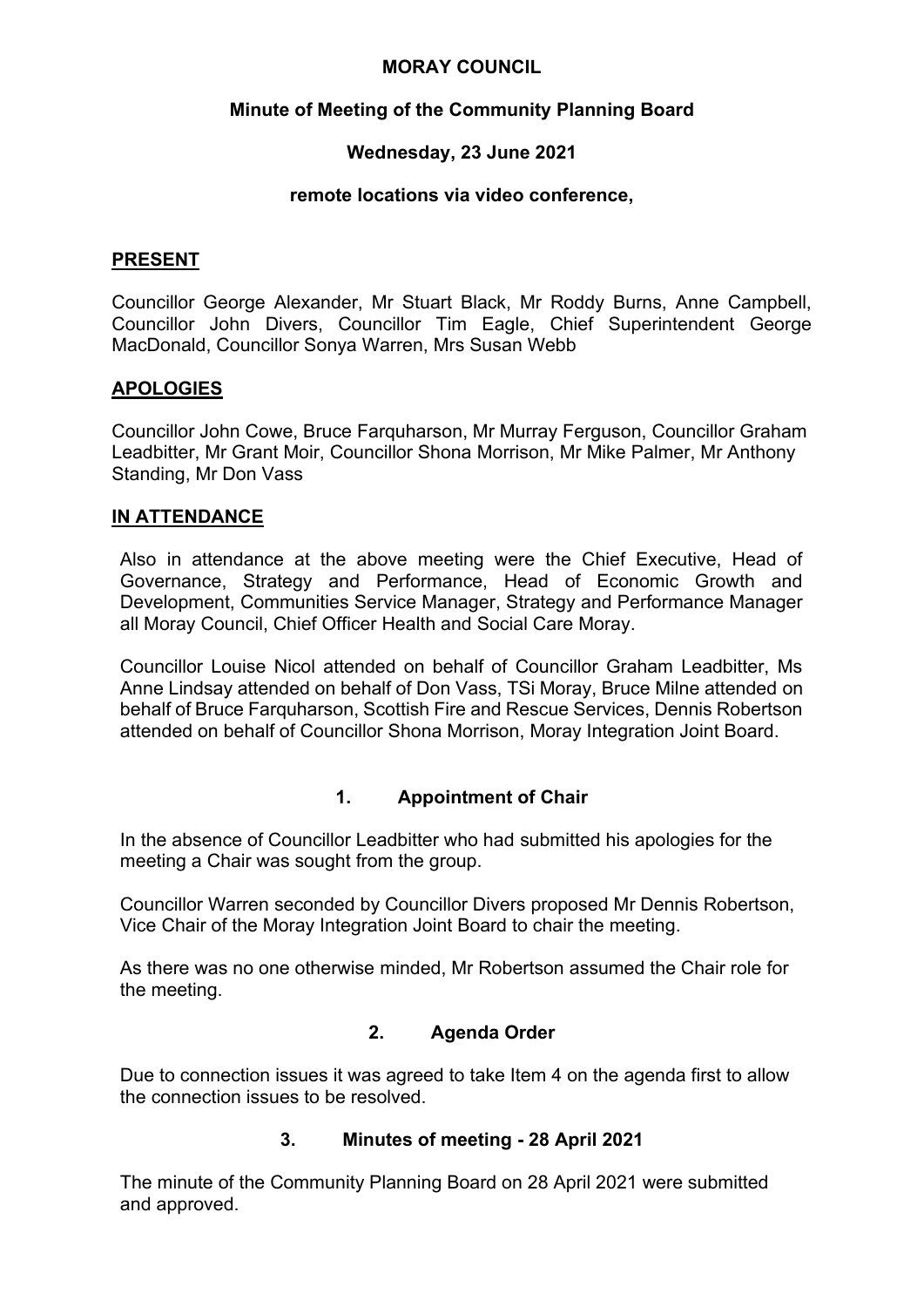## **4. LOIP 2020-21 Performance Monitoring Covering Report**

A report by the Depute Chief Executive (Education, Communities and Organisational Development), Moray Council informed the Board of the performance against the Local Outcome Improvement Plan (LOIP) for the period to 31 March 2021.

Mr Robertson asked whether it would be possible to put the RAG letters in brackets to help identify the colours.

Following consideration the Board noted progress reported in the templates attached to the report (Appendices 1, 2, 3 and 4) taking account of the impact responding to the pandemic has had on partner organisations.

## **5. Developing the NHS Grampian Strategic Plan 2022-28**

A report and comprehensive presentation by the Director of Planning, Innovation and Programmes, NHS Grampian, sought support from the Board on the development of the NHS Grampian Strategic Plan (2022-28).

Following consideration the Board agreed to support the development of the Plan, drawing on the expertise of the Board to assist in maximising opportunities for joinup to ensure the plan has a positive impact on the health of the Moray and Grampian populations.

# **6. Climate Change - Verbal Update**

The Head of Economic Growth and Development provided a verbal update on Climate Change.

He advised that an appointment had been made for the position of Climate Change Officer position within the Council. He further advised that it is hoped that the Council will be carbon neutral by 2030. An action plan is in place and a report will be presented to the Council in April next year.

## **7. Short Term Key Performance Indicators and Business Intelligence for Economic Recovery**

The Head of Economic Growth and Development spoke to the copy of the report that went to the Moray Economic Partnership and answered any questions from the Board.

# **8. Future of Community Engagement Group**

The Communities Services Manager gave a presentation on the future of the Community Engagement Group.

He advised the Board that the 4 main achievements and the work being carried out to achieve them:

- 1. Develop a shared understanding of the approach in Moray across CPP partners;
- 2. Improve the quality of community engagement;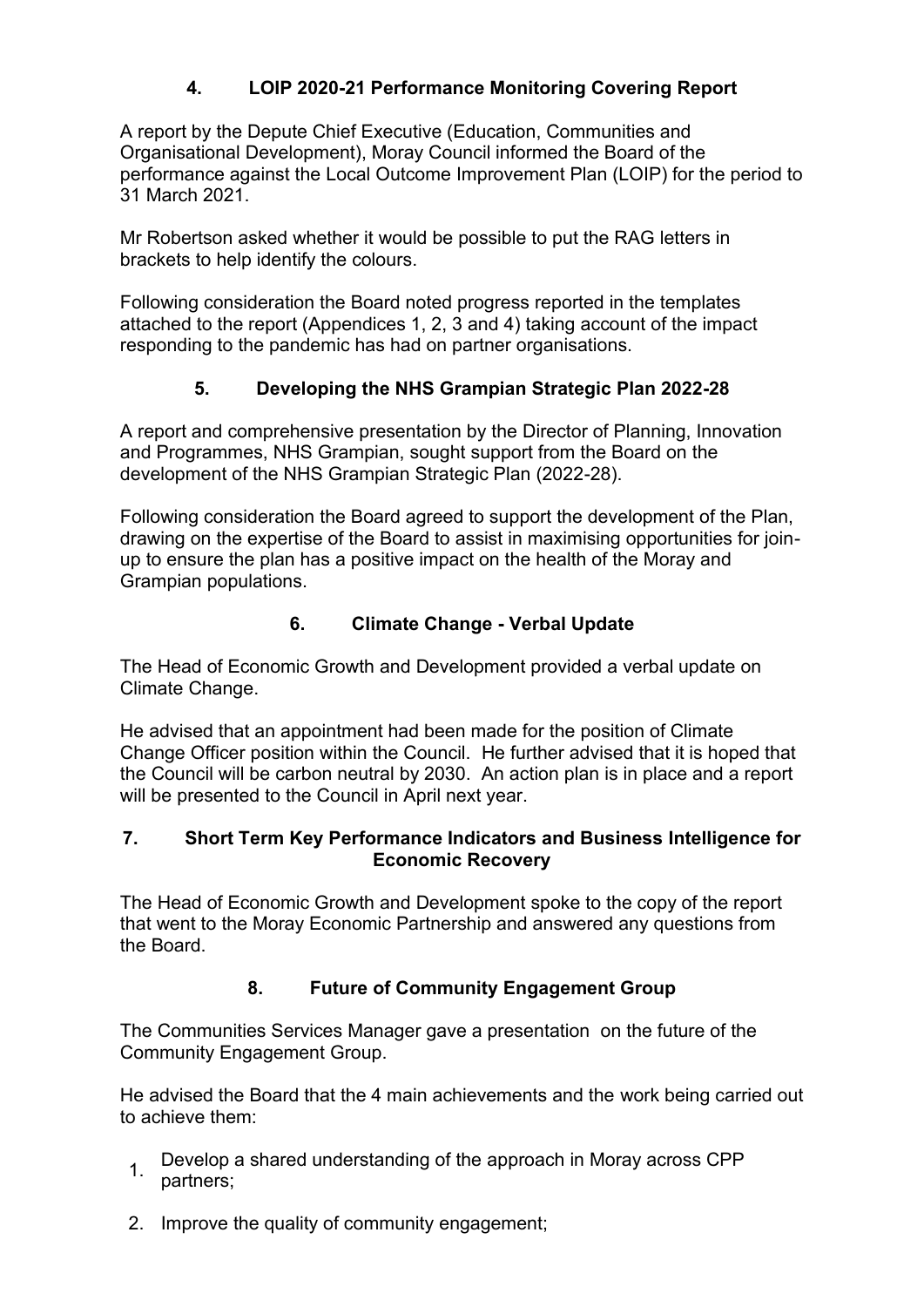- 3. work with third sector, community members and other partners to co-design our vision; and
- 4. Capture in a refreshed CPP Engagement Strategy and Action Plan to be<br>4. Jaunahed in an avent tauged the sud of 2004 launched in an event towards the end of 2021.

## **9. Partnership Community Learning and Development Plan 2021-24**

A report by the Depute Chief Executive (Education, Communities and Organisational Development) advised the Board of progress being made in the development of the refreshed Partnership Community Learning and Development (CLD) Plan (2021 - 2024); and to outline the emerging themes and priorities for their consideration.

Following consideration, the Board agreed to:

i) note the arrangements that are in place for the refresh of the Moray<br> $\frac{1}{2}$ Partnership CLD Plan for 2021-24;

ii) note the advice from Education Scotland to ensure that the first year of the plan has a particular focus on those who have been most affected during, and coming out of; the pandemic;

- iii) note the emerging themes that local residents and partners have identified for the Plan; and
- iv) continue development of the Plan and the publishing of it by 31 August as per the regulations.

## **10. Scottish Fire and Rescue Service - Long Term Vision - Presentation**

The Group Commander for Aberdeenshire and Moray, Scottish Fire and Rescue Services gave a presentation on the Scottish Fire and Rescue Services Long Term Vision Consultation.

Mr Milne encourage Board members to publicise the consultation on their social media platforms to encourage community engagement.

Councillor Warren and the Chief Officer, Health and Social Care left the meeting during the discussion of this item.

## **11. AOCB**

The Board noted that there was no other business.

## **12. Moray Growth Deal - Full Business Case - Digital Health - Approval and Update**

The Head of Economic Growth and Development introduced the draft report being presented to a meeting of Moray Council on 30 June 2021 and updated the Board on the various projects and programme or work.